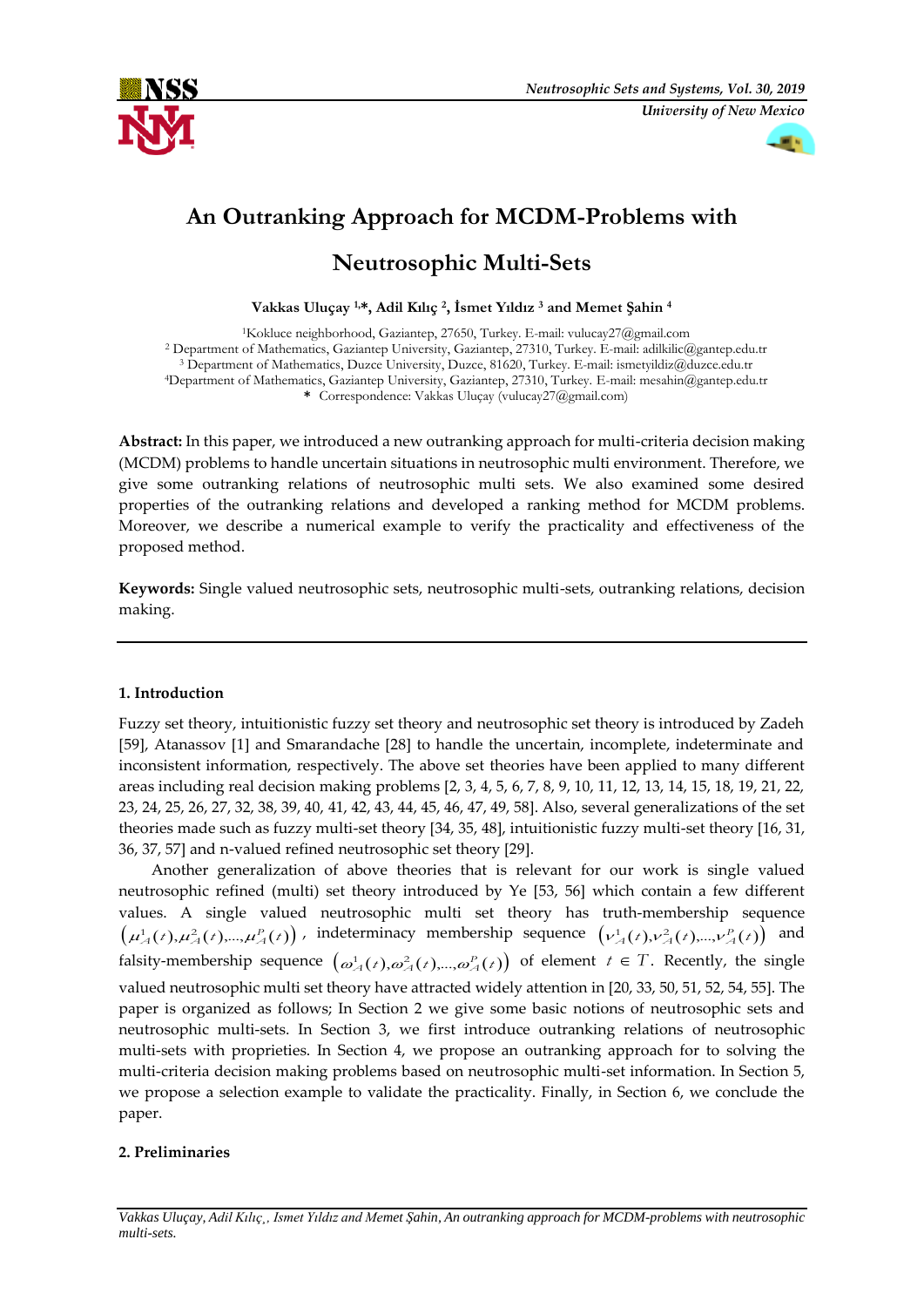In this section, we present the basic definitions and results of neutrosophic set theory [28, 33] and neutrosophic multi (or refined) set theory [12, 53] that are useful for subsequent discussions.

 $\bf{Definition 1}$  [28] let  $\ T$  be a universe. A neutrosophic set  $\ A$  over  $\ T$  is defined by

$$
\mathcal{A} = \left\{ \left\langle t, \left( \mu_A(t), v_A(t), \omega_A(t) \right) \right\rangle, t \in T \right\}.
$$

where  $\mu_A(t)$ ,  $\nu_A(t)$  and  $\omega_A(t)$ are called truth-membership function, indeterminacy-membership function and falsity-membership function, respectively. They are respectively defined by  $\mu_A(t) : T \to \int_0^1 0, 1^+ \left[ \int_0^1 r \right]_A(t) : T \to \int_0^1 0, 1^+ \left[ \int_0^1 r \right]_A(t) = \int_0^1 (1 - \int_0^1 r \cdot \frac{1}{t} \cdot \frac{1}{$ respectively defined by

$$
\mu_A(t): T \to \left]^{-0,1^+} \left[ \left[ \nu_A(t): T \to \right]^{-0,1^+} \right[ \left[ \omega_A(t): T \to \right]^{-0,1^+} \left[ \left[ \omega_A(t): T \to \right]^{-0,1^+} \right]
$$
  
such that  $\left[0 \le \mu_A(t) + \nu_A(t) + \omega_A(t) \le 3^+ \right]$ .

**Definition 2** [33] Let  $T$  be a universe. An single valued neutrosophic set (SVN-set) over  $T$  is a neutrosophic set over *T* , but the truth-membership function, indeterminacy-membership function and falsity-membership function are respectively defined by

$$
\mu_A(t) : T \to [0,1], \nu_A(t) : T \to [0,1], \omega_A(t) : T \to [0,1]
$$
  
such that  $0 \le \mu_A(t) + \nu_A(t) + \omega_A(t) \le 3$ .

**Definition 3** [53] Let  $T$  be a universe. A neutrosophic multiset set (Nms)  $\mathcal{A}$  on  $T$  can be defined as follows:

 $\mathcal{A}=\{\prec t, \left(\mu^1_{\mathcal{A}}(t), \mu^2_{\mathcal{A}}(t),... \mu^p_{\mathcal{A}}(t)\right), \left(\nu^1_{\mathcal{A}}(t), \nu^2_{\mathcal{A}}(t),... \nu^p_{\mathcal{A}}(t)\right), \left(w^1_{\mathcal{A}}(t), w^2_{\mathcal{A}}(t),... w^p_{\mathcal{A}}(t)\right)\succ : t\in T\}$ Where,

$$
\mu_{\mathcal{A}}^1(t), \mu_{\mathcal{A}}^2(t), ..., \mu_{\mathcal{A}}^p(t): T \to [0,1],
$$
  

$$
\nu_{\mathcal{A}}^1(t), \nu_{\mathcal{A}}^2(t), ..., \nu_{\mathcal{A}}^p(t): T \to [0,1],
$$
  
and  

$$
w_{\mathcal{A}}^1(t), w_{\mathcal{A}}^2(t), ..., w_{\mathcal{A}}^p(t): T \to [0,1]
$$

such that

$$
0 \le \sup \mu_{\mathcal{A}}^i(t) + \sup \nu_{\mathcal{A}}^i(t) + \sup \nu_{\mathcal{A}}^i(t) \le 3
$$

 $(i = 1, 2, ..., P)$  and  $(\mu^1_{\mathcal{A}}(t), \mu^2_{\mathcal{A}}(t), ..., \mu^p_{\mathcal{A}}(t)), (\nu^1_{\mathcal{A}}(t), \nu^2_{\mathcal{A}}(t), ..., \nu^p_{\mathcal{A}}(t))$  and  $(\omega^1_{\mathcal{A}}(t), \omega^2_{\mathcal{A}}(t), ..., \omega^p_{\mathcal{A}}(t))$  Is the truth-membership sequence, indeterminacy-membership sequence and falsity- membership sequence of the element u, respectively. Also, P is called the dimension (cardinality) of Nms  $\mathcal{A}$ , denoted  $d(\mathcal{A})$ . We arrange the truth- membership sequence in decreasing order but the corresponding indeterminacy- membership and falsity-membership sequence may not be in decreasing or increasing order.

The set of all Neutrosophic multisets on  $T$  is denoted by NMS( $T$ ).

**Definition 4** [12, 53, 56] Let  $A, B$  ∈  $NMS(T)$ . Then,

- (1) A is said to be Nm-subset of B is denoted by  $A \subseteq B$  if  $\mu^i_{\mathcal{A}}(t) \leq \mu^i_{\mathcal{B}}(t), \nu^i_{\mathcal{A}}(t) \geq \nu^i_{\mathcal{B}}(t)$ ,  $w_{\mathcal{A}}^{i}(t) \geq w_{\mathcal{B}}^{i}(t)$ ,  $\forall$   $t \in T$  and  $i = 1, 2, ... P$ .
- (2) A is said to be neutrosophic equal of  $B$  is denoted by  $A = B$  if  $\mu^i_A(t) = \mu^i_B(t)$ ,

$$
v_{\mathcal{A}}^{i}(t) = v_{\mathcal{B}}^{i}(t), w_{\mathcal{A}}^{i}(t) = w_{\mathcal{B}}^{i}(t), \forall t \in T \text{ and } i = 1, 2, ... P.
$$

(3) The complement of  $\mathcal A$  denoted by  $\mathcal A^{\tilde c}$  and is defined by

$$
\mathcal{A}^{\tilde{c}} = : t \in T\}
$$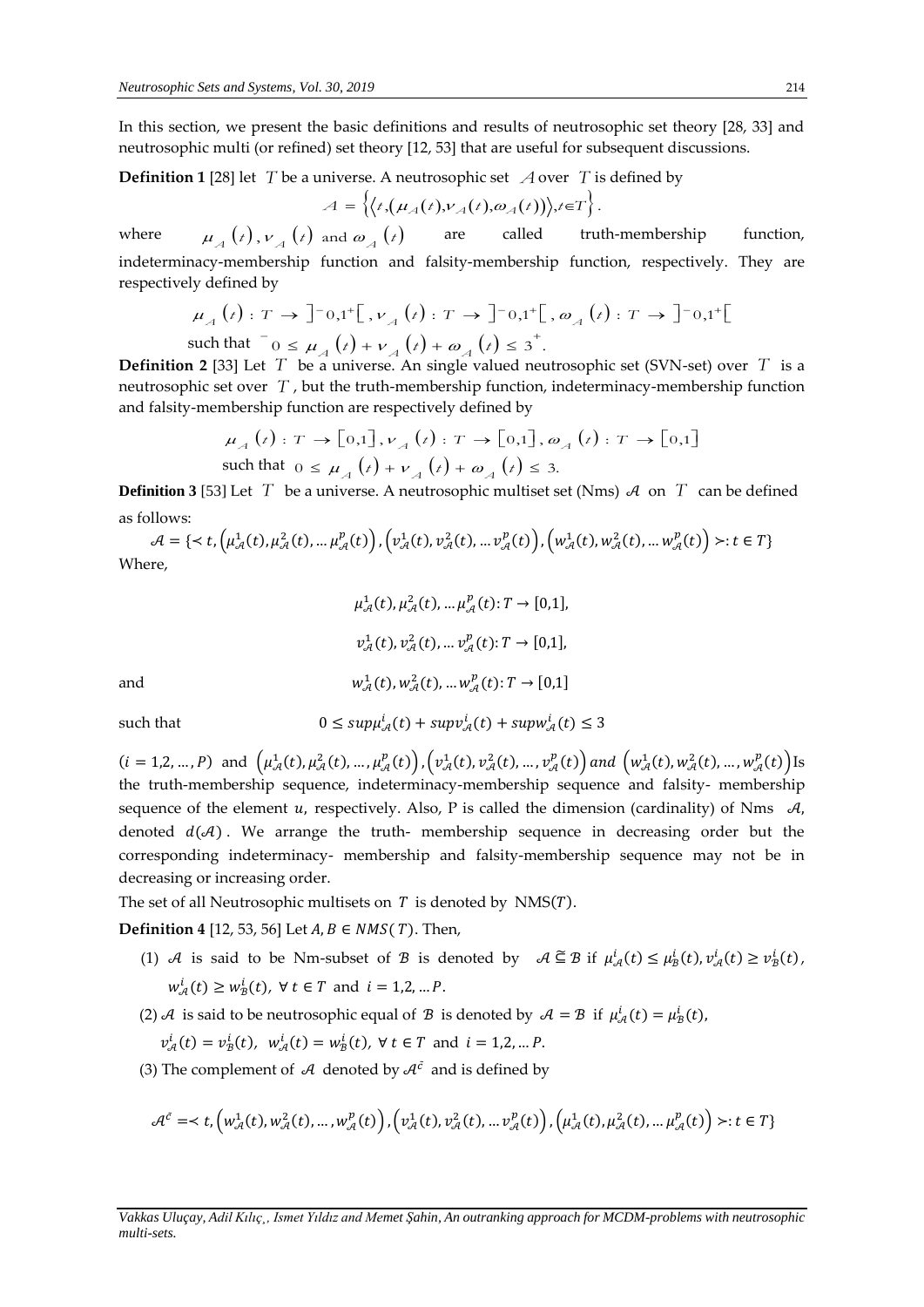(4) If  $\mu_{\mathcal{A}}^i(t) = 0$  and  $\nu_{\mathcal{A}}^i(t) = w_{\mathcal{A}}^i(t) = 1$  for all  $t \in T$  and  $i = 1, 2, ..., P$ , then A is called null ns-set and denoted by Φ.

- (5) If  $\mu_{\mathcal{A}}^i(t) = 1$  and  $v_{\mathcal{A}}^i(t) = w_{\mathcal{A}}^i(t) = 0$  for all  $t \in T$  and  $i = 1, 2, ..., P$ , then  $\mathcal A$  is called universal ns-set and denoted by  $\tilde T$ .
- (6) The union of A and B is denoted by  $A \tilde{U} B = C$  and is defined by

$$
\mathcal{C} = \{ \langle t, \left( \mu_{\mathcal{C}}^1(t), \mu_{\mathcal{C}}^2(t), \dots, \mu_{\mathcal{C}}^p(t) \right), \left( v_{\mathcal{C}}^1(t), v_{\mathcal{C}}^2(t), \dots, v_{\mathcal{C}}^p(t) \right), \left( w_{\mathcal{C}}^1(t), w_{\mathcal{C}}^2(t), \dots, w_{\mathcal{C}}^p(t) \right) \rangle : t \in T \}
$$
\nWhere

\n
$$
\mu_{\mathcal{C}}^i = \mu_{\mathcal{A}}^i(t) \vee \mu_{\mathcal{B}}^i(t), \quad v_{\mathcal{C}}^i = v_{\mathcal{A}}^i(t) \wedge v_{\mathcal{B}}^i(t), \quad w_{\mathcal{C}}^i = w_{\mathcal{A}}^i(t) \wedge w_{\mathcal{B}}^i(t), \quad \forall t \in T \text{ and } i = 1, 2, \dots, P.
$$

(7) The intersection of A and B is denoted by  $A \cap B = D$  and is defined by

$$
\mathcal{D} = \{ \langle t, \left( \mu_{\mathcal{D}}^1(t), \mu_{\mathcal{D}}^2(t), \dots, \mu_{\mathcal{D}}^p(t) \right), \left( v_{\mathcal{D}}^1(t), v_{\mathcal{D}}^2(t), \dots, v_{\mathcal{D}}^p(t) \right), \left( w_{\mathcal{D}}^1(t), w_{\mathcal{D}}^2(t), \dots, w_{\mathcal{D}}^p(t) \right) \rangle : t \in T \}
$$

where  $\mu_D^i = \mu_{\mathcal{A}}^i(t) \vee \mu_B^i(t)$ ,  $v_D^i = v_{\mathcal{A}}^i(t) \wedge v_B^i(t)$ ,  $w_D^i = w_{\mathcal{A}}^i(t) \wedge w_B^i(t)$ ,  $\forall t \in T$  and  $i = 1, 2, ... P$ . (8) The addition of A and B is denoted by  $A \tilde{+} B = U_1$  and is defined by

$$
\mathcal{U}_1 = \{ \langle t, \left( \mu_{\mathcal{U}_1}^1(t), \mu_{\mathcal{U}_1}^2(t), \dots, \mu_{\mathcal{U}_1}^p(t) \right), \left( v_{\mathcal{U}_1}^1(t), v_{\mathcal{U}_1}^2(t), \dots, v_{\mathcal{U}_1}^p(t) \right), \left( w_{\mathcal{U}_1}^1(t), w_{\mathcal{U}_1}^2(t), \dots, w_{\mathcal{U}_1}^p(t) \right) \rangle : t \in T \}
$$
\nwhere 
$$
\mu_{\mathcal{U}_1}^i = \mu_{\mathcal{A}}^i(t) + \mu_{\mathcal{B}}^i(t) - \mu_{\mathcal{A}}^i(t) \cdot \mu_{\mathcal{B}}^i(t), \quad v_{\mathcal{U}_1}^i = v_{\mathcal{A}}^i(t) \cdot v_{\mathcal{B}}^i(t), \quad w_{\mathcal{U}_1}^i = w_{\mathcal{A}}^i(t) \cdot w_{\mathcal{B}}^i(t) \quad \forall \ t \in T \text{ and } i = 1, 2, \dots P.
$$

(9) The multiplication of A and B is denoted by  $A\tilde{x}B = U_2$  and is defined by

$$
\mathcal{U}_2 = \{ \langle t, \left( \mu_{u_2}^1(t), \mu_{u_2}^2(t), \dots, \mu_{u_2}^p(t) \right), \left( v_{u_2}^1(t), v_{u_2}^2(t), \dots, v_{u_2}^p(t) \right), \left( w_{u_2}^1(t), w_{u_2}^2(t), \dots, w_{u_2}^p(t) \right) \rangle : t \in T \}
$$
\nwhere  $\mu_{u_2}^i = \mu_{\mathcal{A}}^i(t) \cdot \mu_B^i(t)$ ,  $v_{u_2}^i = v_{\mathcal{A}}^i(t) + v_B^i(t) - v_{\mathcal{A}}^i(t) \cdot v_B^i(t)$ ,  $w_{u_2}^i = w_{\mathcal{A}}^i(t) + w_B^i(t) w_{\mathcal{A}}^i(t) \cdot w_B^i(t)$ \n $\forall t \in T \text{ and } i = 1, 2, \dots P.$ 

Here  $V$ ,  $\Lambda$ ,  $+$ , ., – denotes maximum, minimum, addition, multiplication, subtraction of real numbers respectively.

#### **Definition 5** [13] Let

 $\mathcal{A}=\{\prec t, \left(\mu^1_{\mathcal{A}}(t), \mu^2_{\mathcal{A}}(t),... \mu^p_{\mathcal{A}}(t)\right), \left(\nu^1_{\mathcal{A}}(t), \nu^2_{\mathcal{A}}(t),... \nu^p_{\mathcal{A}}(t)\right), \left(w^1_{\mathcal{A}}(t), w^2_{\mathcal{A}}(t),... w^p_{\mathcal{A}}(t)\right)\succ : t\in T\}$ and

 $\mathcal{B} = \{ \lt t, \left( \mu_{\mathcal{B}}^1(t), \mu_{\mathcal{B}}^2(t), ..., \mu_{\mathcal{B}}^p(t) \right), \left( v_{\mathcal{B}}^1(t), v_{\mathcal{B}}^2(t), ..., v_{\mathcal{B}}^p(t) \right), \left( w_{\mathcal{A}}^1(t), w_{\mathcal{A}}^2(t), ..., w_{\mathcal{A}}^p(t) \right) \gt : t \in T \}$ and be two NMSs, then the normalized hamming distance between  $A$  and  $B$  can be defined as follows:

$$
d_{NHD}({\mathcal A},{\mathcal B} \ ) = \frac{1}{3n.P} \sum_{j=1}^P \sum_{i=1}^n \bigl( \bigl| \mu_{{\mathcal A}}^j(t_i) - \mu_{{\mathcal B}}^j(t_i) \bigr| + \bigl| \nu_{{\mathcal A}}^j(t_i) - \nu_{{\mathcal B}}^j(t_i) \bigr| + \bigl| \w_{\mathcal A}^j(t_i) - \w_{\mathcal B}^j(t_i) \bigr| \bigr).
$$

### **3. The Outranking Relations of Neutrosophic Multi-Sets**

In this section, the binary relations between two neutrosophic refined sets that are based on ELECTRE by extending the studies in [22]. Some of it is quoted from [13, 22, 35, 49].

 $Definition 6$  Let  $\mathcal{A} = \{ : t \in T, (i = 1, 2, 3, ..., p)\}$  and

 $B=\{\prec t, \left(\mu_B^i(t), \nu_B^i(t), \omega_B^i(t)\right) \succ : t \in T, (i=1,2,3,...,p)\}$  be two NMS on T. Then, the strong dominance *relation, weak dominance relation, and indifference relation of NMS can be defined as follows:*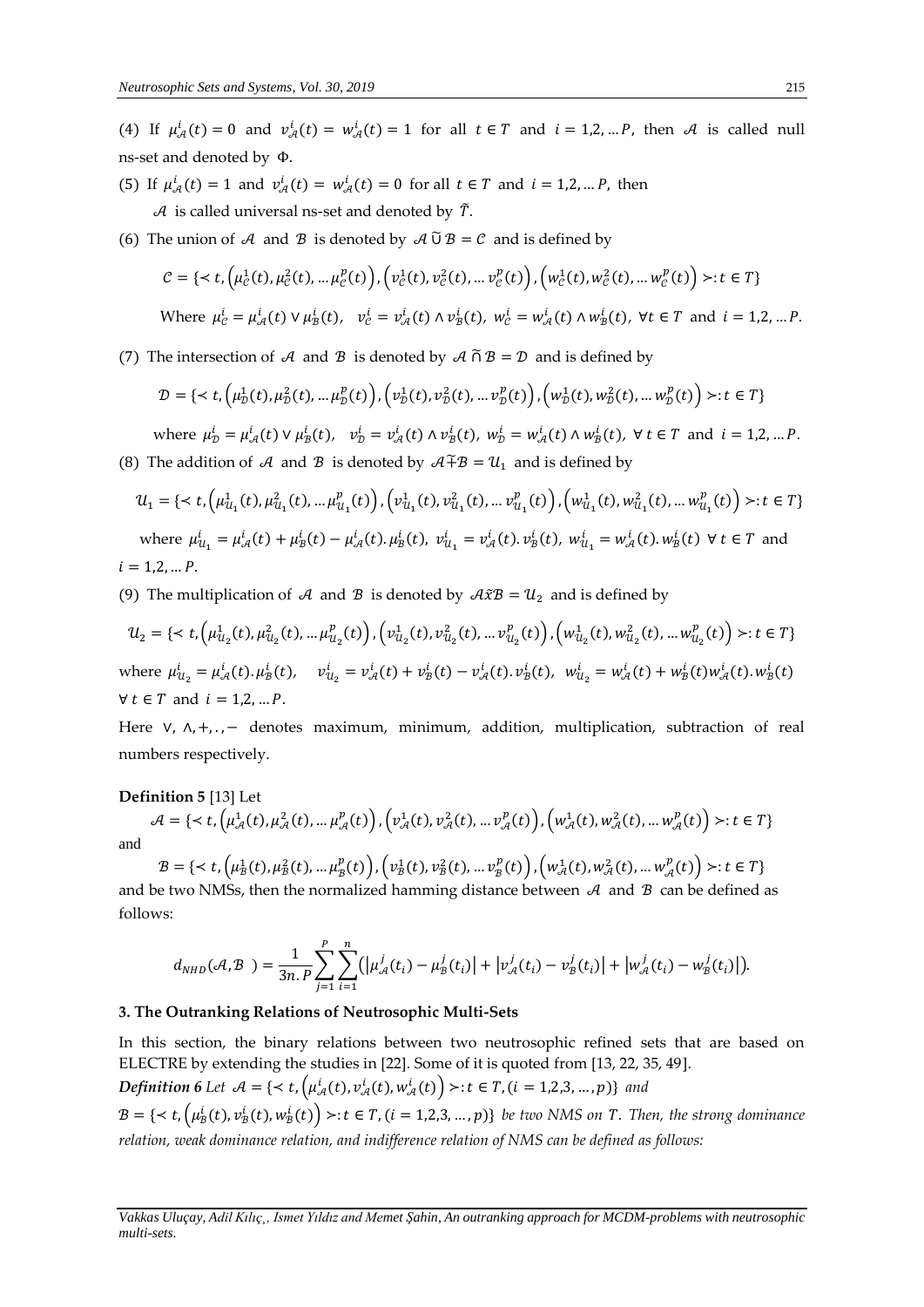- 1. If  $\mu^i_{\mathcal{A}}(t) \ge \mu^i_{\mathcal{B}}(t), \nu^i_{\mathcal{A}}(t) < \nu^i_{\mathcal{B}}(t), \nu^i_{\mathcal{A}}(t) < \nu^i_{\mathcal{B}}(t)$  or  $\mu^i_{\mathcal{A}}(t) > \mu^i_{\mathcal{B}}(t), \nu^i_{\mathcal{A}}(t) = \nu^i_{\mathcal{B}}(t), \nu^i_{\mathcal{A}}(t) =$  $w^i_{\mathcal{B}}$  $(i = 1, 2, 3, ..., p$ . Then A strongly dominates  $B$ ( $\mathcal B$  is strongly dominated by  $\mathcal A$ ), denoted by  $\mathcal A >_{s} \mathcal B$ .
- 2. If  $\mu^i_{\mathcal{A}}(t) \ge \mu^i_{\mathcal{B}}(t), \nu^i_{\mathcal{A}}(t) \ge \nu^i_{\mathcal{B}}(t), \omega^i_{\mathcal{A}}(t) < w^i_{\mathcal{B}}(t)$  or  $\mu^i_{\mathcal{A}}(t) \ge \mu^i_{\mathcal{B}}(t), \nu^i_{\mathcal{A}}(t) < \nu^i_{\mathcal{B}}(t), \omega^i_{\mathcal{A}}(t) \ge$  $w_{\mathcal{B}}^i$ and  $i = 1, 2, 3, ..., p$ . Then A weakly dominates  $\mathcal{B}$ ( $\mathcal B$  is weakly dominated by  $\mathcal A$ ), denoted by  $\mathcal A >_w \mathcal B$ .
- 3. If  $\mu_{\mathcal{A}}^i(t) = \mu_B^i(t), \nu_{\mathcal{A}}^i(t) = \nu_B^i(t), \nu_{\mathcal{A}}^i(t) = \nu_B^i(t), \forall t \in T$  and  $i = 1, 2, 3, ..., p$ . Then  $\mathcal{A}$ indifferent to  $\mathcal{B}$ , denoted by  $\mathcal{A} \sim_l \mathcal{B}$ .
- 4. If none of the relations mentioned above exist between  $\mathcal A$  and  $\mathcal B$  for any  $t \in T$ , then  $\mathcal A$  and  $\mathcal B$  are incomparable, denoted by  $\mathcal A \perp \mathcal B$ .

**Proposition** 7 Let  $\mathcal{A} = \{ \prec t, \left( \mu_{\mathcal{A}}^i(t), v_{\mathcal{A}}^i(t), w_{\mathcal{A}}^i(t) \right) \succ : t \in T, (i = 1, 2, 3, ..., p) \}$  and

 $B=\{\prec t, \left(\mu_B^i(t), \nu_B^i(t), \omega_B^i(t)\right) \succ : t \in T, (i=1,2,3,...,p)\}$  be two NMS on  $T$ , then the following properties can be obtained:

- 1. If  $B \subset \mathcal{A}$ , then  $\mathcal{A} >_{\rm s} \mathcal{B}$ ;
- 2. If  $\mathcal{A} >_{s} B$ , then If  $B \subseteq \mathcal{A}$ ;
- 3.  $\mathcal{A} \sim_l \mathcal{B}$  if and only if  $\mathcal{A} = \mathcal{B}$ .

Proof:

1. If  $B \subset A$ , then  $\mu_B^i(t) \le \mu_A^i(t), \nu_B^i(t) \ge \nu_A^i(t), \omega_B^i(t) \ge \omega_A^i(t), \forall t \in T$  and  $i = 1, 2, 3, ..., p$ .  $A >_{s} B$ is definitely validated according to the strong dominance relation in Definition 6.

2.  $\mathcal{A} >_{s} \mathcal{B}$  then based on Definition 6,  $\mu_{\mathcal{A}}^{i}(t) \geq \mu_{\mathcal{B}}^{i}(t), \nu_{\mathcal{A}}^{i}(t) < \nu_{\mathcal{B}}^{i}(t), w_{\mathcal{A}}^{i}(t) < w_{\mathcal{B}}^{i}(t)$  or  $\mu_{\mathcal{A}}^{i}(t) >$  $\mu_B^i(t)$ ,  $v^i_{\mathcal{A}}(t)=v^i_{\mathcal{B}}(t)$ ,  $w^i_{\mathcal{A}}(t)=w^i_{\mathcal{B}}(t)$ ,  $\forall t\in T$  and  $i=1,2,3,...,p.$  are realized. Then we have  $\mathcal{B}\subseteq\mathcal{A}$ .

3. *Necessity:*  $A \sim_l B \Rightarrow A = B$ . According to the indifference relation in Definition 6 it is known that  $\mu_{\mathcal{A}}^{i}(t) = \mu_{\mathcal{B}}^{i}(t), \nu_{\mathcal{A}}^{i}(t) = \nu_{\mathcal{B}}^{i}(t), \forall t \in \mathcal{T} \text{ and } i = 1, 2, 3, ..., p. \text{ Clearly } \mathcal{A} \subseteq \mathcal{A} \text{ and } \mathcal{B} \subseteq \mathcal{T} \text{ and } \mathcal{B} \subseteq \mathcal{A}$ A are achieved, then  $A = B$ .

*Sufficiency:*  $\mathcal{A} = \mathcal{B} \Rightarrow \mathcal{A} \sim_{1} \mathcal{B}$ . If  $\mathcal{A} = \mathcal{B}$ , then it is know that  $\mathcal{A} \subseteq \mathcal{B}$  and  $\mathcal{B} \subseteq \mathcal{A}$ , which means

 $\mu^i_{\mathcal{B}}(t) \leq \mu^i_{\mathcal{A}}(t), \nu^i_{\mathcal{B}}(t) \geq \nu^i_{\mathcal{A}}(t), \ w^i_{\mathcal{B}}(t) \geq w^i_{\mathcal{A}}(t) \text{ or } \mu^i_{\mathcal{A}}(t) = \mu^i_{\mathcal{B}}(t), \nu^i_{\mathcal{A}}(t) = \nu^i_{\mathcal{B}}(t), \ w^i_{\mathcal{A}}(t) = w^i_{\mathcal{B}}(t), \ \forall t \in T$ and  $i = 1,2,3,...,p$ . are obtained. Due to the indifference relation in Definition 6,  $\mathcal{A} \sim_l \mathcal{B}$  is definitely obtained.

**Proposition 8** Let  $A = \{ \langle t, \left( \mu_{\mathcal{A}}^{i}(t), v_{\mathcal{A}}^{i}(t), w_{\mathcal{A}}^{i}(t) \right) \rangle : t \in T, (i = 1, 2, 3, ..., p) \},$  $\mathcal{B} = \{ \langle t, \left( \mu_B^i(t), v_B^i(t), w_B^i(t) \right) \rangle : t \in T, (i = 1, 2, 3, ..., p) \} \quad \text{ and } \quad \mathcal{C} = \{ \langle t, \left( \mu_C^i(t), v_C^i(t), w_C^i(t) \right) \rangle : t \in T \}$  $T$ ,  $(i = 1,2,3,...,p)$ } be three NMS on T, if  $\mathcal{A} >_{s} \mathcal{B}$  and  $\mathcal{B} >_{s} \mathcal{C}$ , then  $\mathcal{A} >_{s} \mathcal{C}$ .

Proof: According to the strong dominance relation in Definition 6, if  $A >_{s} B$ , then  $\mu^{i}_{\mathcal{A}}(t) \geq$  $\mu_B^i(t)$ ,  $v_{\mathcal{A}}^i(t) < v_{\mathcal{B}}^i(t)$ ,  $w_{\mathcal{A}}^i(t) < w_{\mathcal{B}}^i(t)$  or  $\mu_{\mathcal{A}}^i(t) > \mu_{\mathcal{B}}^i(t)$ ,  $v_{\mathcal{A}}^i(t) = v_{\mathcal{B}}^i(t)$ ,  $w_{\mathcal{A}}^i(t) = w_{\mathcal{B}}^i(t)$ ,  $\forall t \in T$  and  $i =$  $1,2,3,\ldots,p.$ 

if  $B >_{s} C$ , then  $\mu_{B}^{i}(t) \geq \mu_{C}^{i}(t), \nu_{B}^{i}(t) < \nu_{C}^{i}(t), \nu_{B}^{i}(t) < \omega_{C}^{i}(t)$  or  $\mu_{B}^{i}(t) > \mu_{C}^{i}(t), \nu_{B}^{i}(t) = \nu_{C}^{i}(t), \nu_{B}^{i}(t) =$  $w_c^i(t)$ ,  $\forall t \in T$  and  $i = 1, 2, 3, ..., p$ .

Therefore the further derivations are: If

$$
\mu_{\mathcal{A}}^{i}(t) \geq \mu_{\mathcal{B}}^{i}(t), \nu_{\mathcal{A}}^{i}(t) < \nu_{\mathcal{B}}^{i}(t), \nu_{\mathcal{A}}^{i}(t) < \nu_{\mathcal{B}}^{i}(t), \dots (1)
$$

*Vakkas Uluçay, Adil Kılıç¸, Ismet Yıldız and Memet Şahin, An outranking approach for MCDM-problems with neutrosophic multi-sets.*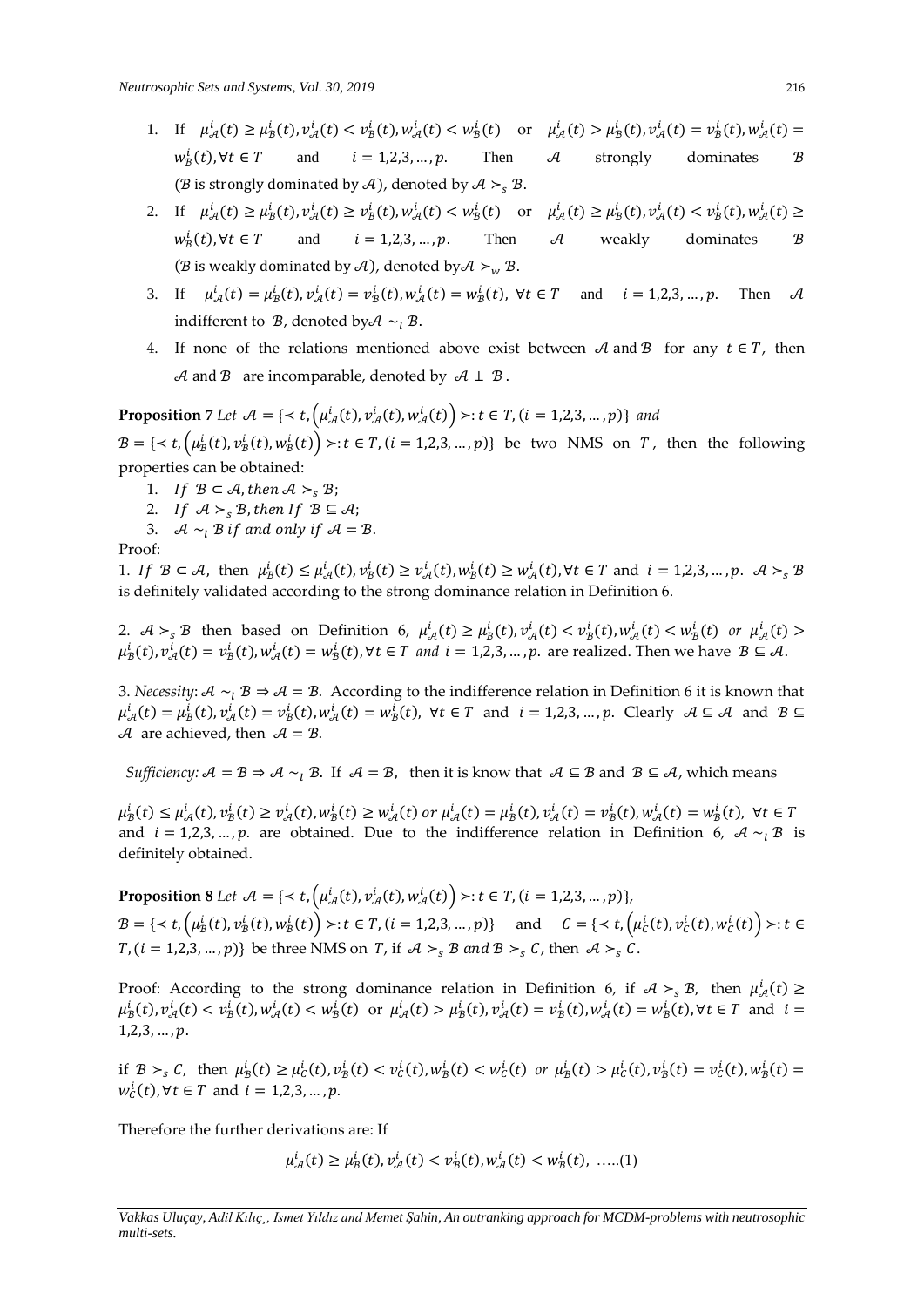$$
\mu_B^i(t) \ge \mu_C^i(t), \ v_B^i(t) < v_C^i(t), \ w_B^i(t) < w_C^i(t), \dots (2)
$$

from (1) and (2)

$$
\mu_{\mathcal{A}}^i(t) \ge \mu_{\mathcal{C}}^i(t), \nu_{\mathcal{A}}^i(t) < \nu_{\mathcal{C}}^i(t), \nu_{\mathcal{A}}^i(t) < \nu_{\mathcal{C}}^i(t),
$$

then based on Definition 6  $\mathcal{A} >_{s} C$  is realized. If

$$
\mu_{\mathcal{A}}^{i}(t) \ge \mu_{\mathcal{B}}^{i}(t), \nu_{\mathcal{A}}^{i}(t) < \nu_{\mathcal{B}}^{i}(t), \nu_{\mathcal{A}}^{i}(t) < w_{\mathcal{B}}^{i}(t), \dots (3)
$$
\n
$$
\mu_{\mathcal{B}}^{i}(t) > \mu_{\mathcal{C}}^{i}(t), \quad \nu_{\mathcal{B}}^{i}(t) = \nu_{\mathcal{C}}^{i}(t), \quad \nu_{\mathcal{B}}^{i}(t) = w_{\mathcal{C}}^{i}(t), \dots (4)
$$

from  $(3)$  and  $(4)$ 

$$
\mu_{\mathcal{A}}^{i}(t) \geq \mu_{C}^{i}(t), \nu_{\mathcal{A}}^{i}(t) < \nu_{C}^{i}(t), \nu_{\mathcal{A}}^{i}(t) < \nu_{C}^{i}(t),
$$

then based on Definition 6  $\mathcal{A} >_{s} C$  is achieved. If

$$
\mu_{\mathcal{A}}^{i}(t) > \mu_{B}^{i}(t), \nu_{\mathcal{A}}^{i}(t) = \nu_{B}^{i}(t), \nu_{\mathcal{A}}^{i}(t) = \nu_{B}^{i}(t), \dots (5)
$$
  

$$
\mu_{B}^{i}(t) \ge \mu_{C}^{i}(t), \ \nu_{B}^{i}(t) < \nu_{C}^{i}(t), \ w_{B}^{i}(t) < \nu_{C}^{i}(t), \dots (6)
$$

from (5) and (6)

$$
\mu_{\mathcal{A}}^i(t) > \mu_C^i(t), \nu_{\mathcal{A}}^i(t) = \nu_C^i(t), \omega_{\mathcal{A}}^i(t) = \omega_C^i(t),
$$

then based on Definition 6  $A > S$  is obtained. If  $\mu_{\mathcal{A}}^{i}(t) > \mu_{\mathcal{B}}^{i}(t), \nu_{\mathcal{A}}^{i}(t) = \nu_{\mathcal{B}}^{i}(t), \omega_{\mathcal{A}}^{i}(t) = \omega_{\mathcal{B}}^{i}(t), \dots (7)$  $\mu_{\mathcal{B}}^i(t) > \mu_{\mathcal{C}}^i(t), \ v_{\mathcal{B}}^i(t) = v_{\mathcal{C}}^i(t), \ w_{\mathcal{B}}^i(t) = w_{\mathcal{C}}^i(t), \dots$ (8)

from (7) and (8)

$$
\mu_{\mathcal{A}}^i(t) > \mu_{C}^i(t), \nu_{\mathcal{A}}^i(t) = \nu_{C}^i(t), \omega_{\mathcal{A}}^i(t) = \omega_{C}^i(t),
$$

then based on Definition 6  $\mathcal{A} >_{s} C$  is realized. Therefore, if  $\mathcal{A} >_{s} B$  and  $\mathcal{B} >_{s} C$ , then  $\mathcal{A} >_{s} C$ .

**Proposition 9** Let  $A = \{ \langle t, \left( \mu_{\mathcal{A}}^{i}(t), v_{\mathcal{A}}^{i}(t), w_{\mathcal{A}}^{i}(t) \right) \rangle : t \in T, (i = 1, 2, 3, ..., p) \},$  $B=\{\prec t, \left(\mu_B^i(t), \nu_B^i(t), w_B^i(t)\right) \succ : t \in T, (i=1,2,3,...,p)\} \quad \text{ and } \quad C=\{\prec t, \left(\mu_C^i(t), \nu_C^i(t), w_C^i(t)\right) \succ : t \in T, (i=1,2,3,...,p)\}$  $T$ ,  $(i = 1,2,3,..., p)$ } be three NMS on T, if  $\mathcal{A} \sim_{l} \mathcal{B}$  and  $\mathcal{B} \sim_{l} C$ , then  $\mathcal{A} \sim_{l} C$ .

Proof: Clearly, if  $\mathcal{A} \sim_l \mathcal{B}$  and  $\mathcal{B} \sim_l \mathcal{C}$ , then  $\mathcal{A} \sim_l \mathcal{C}$  is surely validated.

**Proposition 10** Let  $A = \{ \langle t, (\mu_A^i(t), v_A^i(t), w_A^i(t)) \rangle : t \in T, (i = 1, 2, 3, ..., p) \},\$  $B=\{\prec t, \left(\mu_B^i(t), \nu_B^i(t), w_B^i(t)\right) \succ : t \in T, (i=1,2,3,...,p)\} \quad \text{ and } \quad C=\{\prec t, \left(\mu_C^i(t), \nu_C^i(t), w_C^i(t)\right) \succ : t \in T, (i=1,2,3,...,p)\}$  $T$ ,  $(i = 1, 2, 3, ..., p)$  be three NMS on  $T = \{t_1, t_2, ..., t_n\}$ , then the following results can be obtained.

- 1 *irreflexivity* :  $\forall A \in NMSS, A \succ S A$ ;
- 1. 2 asymmetry :  $\forall$  A, B on NMSs;  $\mathcal{A} >_{\mathcal{S}} \mathcal{B} \Rightarrow \mathcal{B} *_{\mathcal{S}} \mathcal{A}$ ; 3 – transitivity:  $\forall$  A, B, C on NMSs;  $A >_{s} B$ , B  $>_s C$ , then  $A > C$ .

 $4 - irreflexivity: \ \forall \mathcal{A} \in NMSS, \mathcal{A} \succ w \mathcal{A};$ 

- 2.  $5 -$  asymmetry  $: \forall \mathcal{A}$  ,  $\mathcal{B}$  on NMSs;  $\mathcal{A} \succ w \mathcal{B} \Rightarrow \mathcal{B} \succ w \mathcal{A}$ ; 6 – non – transitivity:  $\exists A$ ,  $B$ ,  $C$  on NMSs;  $A >_{s} B$ ,  $B >_{s} C$ , then  $A > C$ .
- 3.  $7 - reflexivity: \ \forall \mathcal{A} \in NMSS, \mathcal{A} \sim_l \mathcal{A};$ 8 – symmetry :  $\forall$  A, B on NMSs;  $\mathcal{A} \sim_{I} \mathcal{B} \Rightarrow \mathcal{B} \sim_{I} \mathcal{A}$ ; 9 – transitivity:  $\exists A, B, C$  on NMSs;  $A \sim_1 B, B \sim_1 C$ , then  $A \sim_1 C$ .

**Example 11** 1,2,4,5 and 6 are exemplified as follows.

- 1. If  $A = \{(0.8, 0.5, ..., 0.6), (0.3, 0.1, ..., 0.5), (0.2, 0.3, ..., 0.4)\}$  is a NMSs, then  $A *_{s} A$  can be obtained.
- 2. If  $\mathcal{A} = \langle (0.5, 0.7, ..., 0.6), (0.2, 0.3, ..., 0.4), (0.1, 0.3, ..., 0.2) \rangle$  and  $B = \langle (0.4, 0.6, ..., 0.5), (0.3, 0.4, ..., 0.5), (0.2, 0.5, ..., 0.3) \rangle$  are two NMSs, then  $\mathcal{A} >_{s} \mathcal{B}$ , but  $\mathcal{B} \not\succ_{s} \mathcal{A}$  is realized.

*Vakkas Uluçay, Adil Kılıç¸, Ismet Yıldız and Memet Şahin, An outranking approach for MCDM-problems with neutrosophic multi-sets.*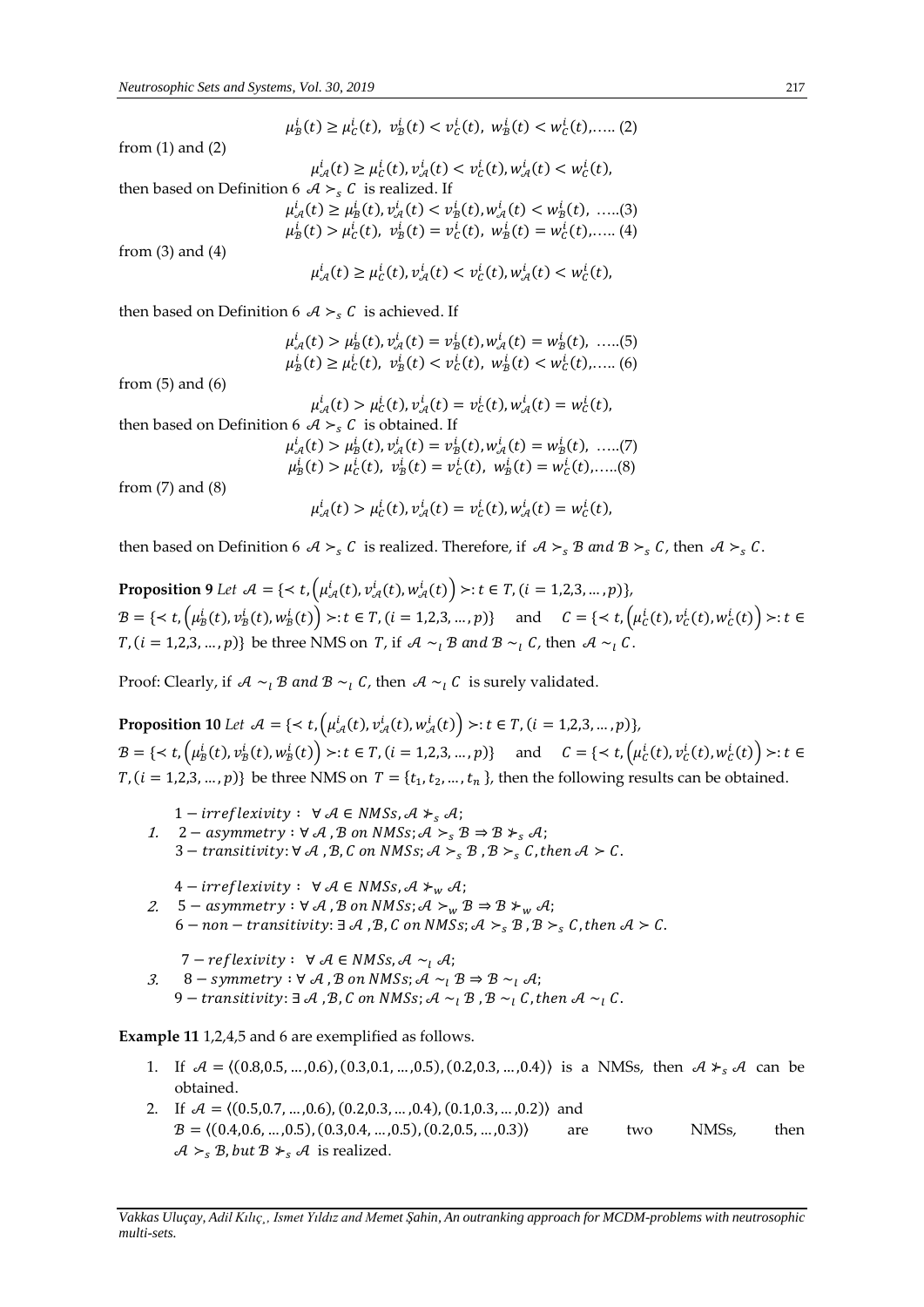- 3. If  $A = \{(0.7, 0.4, ..., 0.5), (0.4, 0.2, ..., 0.6), (0.3, 0.3, ..., 0.2)\}\$ is a NMSs, then  $A \neq_w A$  can be obtained.
- 4. If  $A = \langle (0.5, 0.7, ..., 0.6), (0.5, 0.6, ..., 0.4), (0.1, 0.3, ..., 0.2) \rangle$  and  $B = \langle (0.3, 0.5, ..., 0.6), (0.2, 0.3, ..., 0.1), (0.2, 0.5, ..., 0.3) \rangle$  are two NMSs, then  $\mathcal{A}_{\geq w} \not\supseteq_{\mathcal{B}} \text{however } \mathcal{B}_{\geq w} \mathcal{A}.$
- 5. If  $\mathcal{A} = \langle (0.5, 0.7, ..., 0.6), (0.3, 0.2, ..., 0.4), (0.1, 0.3, ..., 0.2) \rangle$ ,
- 6.  $B = \langle (0.5, 0.6, ..., 0.4), (0.5, 0.4, ..., 0.6), (0.2, 0.5, ..., 0.3) \rangle$  and  $C = \langle (0.4, 0.3, ..., 0.2), (0.6, 0.5, ..., 0.7), (0.3, 0.6, ..., 0.8) \rangle$  are three NMSs, then  $\mathcal{A}_{\vphantom{\perp}{}^{\sim}w}$   $\mathcal{B}$  and  $\mathcal{B}_{\vphantom{\perp}{}^{\sim}w}$   $C$  are obtained,  $\mathcal{A}_{\vphantom{\perp}{}^{\sim}w}$   $\mathcal{C}$ .

**Proposition 11** [22] Let  $t_1$  and  $t_2$  be two actions, the performances for actions  $t_1$  and  $t_2$  be in the form of NMSs, and  $P = s \cup w \cup l$  mean that " $t_1$  is at least as good as  $t_2$ ", then four situations may arise:

- 1.  $t_1 P t_2$  and not  $t_2 P t_1$ , that is  $t_1 >_s t_2$  or  $t_1 >_w t_2$ ;
- 2.  $t_2Pt_1$  and not  $t_1Pt_2$ , that is  $t_2 >_s t_1$  or  $t_2 >_w t_1$ ;
- 3.  $t_1 P t_2$  and  $t_2 P t_1$ , that is  $t_1 \sim_l t_2$ ;
- 4. not  $t_1 Pt_2$  and not  $t_2 Pt_1$ , that is  $t_1 \perp t_2$ .

#### **4. An outranking approach for MCDM with simplified neutrosophic multi-set information**

In this section, we introduced an approach for a MCDM problem with neutrosophic multi-set information. Some of it is quoted from [22, 35, 49].

**Definition 12** [15] Let  $X = (x_1, x_2, ..., x_n)$  be a set of alternatives,  $C = (c_1, c_2, ..., c_n)$  be the set of criteria,  $w = (w_1, w, ..., w_n)^T$  be the weight vector of the criterions  $C_j$  ( $j = 1, 2, ..., n$ ) such that  $w_j \ge 0$  and  $\sum_{j=1}^n w_j = 1$  and  $Z_{ij} = \langle ( \mu_{ij}^1 \mu_{ij}^2, ..., \mu_{ij}^n ), ( v_{ij}^1 v_{ij}^2, ..., v_{ij}^n ), ( w_{ij}^1 w_{ij}^2, ..., w_{ij}^n ) \rangle$  be the decision matrix in which the rating values of the alternatives in for NMSs. Then,

$$
\begin{bmatrix} z_1 & c_2 & \cdots & c_n \\ x_1 & Z_{11} & Z_{12} & \cdots & Z_{1n} \\ x_2 & Z_{21} & Z_{22} & \cdots & Z_{2n} \\ \vdots & \vdots & \ddots & \vdots & \vdots \\ x_m & Z_{m1} & Z_{m2} & \cdots & Z_{mn} \end{bmatrix}
$$

is called an NMS-multi-criteria decision making matrix of the decision maker.

**Definition 13** [22, 35] In multi-criteria decision making problems;

1. The cost-type criterion values can be transformed into benefit-type criterion values as follows:

$$
\alpha_{ij} = \begin{cases} Z_{ij} & \text{for benefit criterion } C_j, \\ \left(Z_{ij}\right)^c & \text{for benefit criterion } C_j, \end{cases} \qquad (i = 1, 2, \dots, m; j = 1, 2, \dots, n) \tag{9}
$$

where  $\left( Z_{ij}\right) ^{c}$  is complement of  $Z_{ij}$  as defined in Definition 4.

2. The concordance set of subscripts, which should satisfy the constraint  $Z_{ii}PZ_{ki}$ , is represented as:  $O_{ik} = \{j: Z_{ij} P Z_{kj}\}$  (i,  $k = 1, 2, ..., m$ ).

 $Z_{ij}PZ_{kj}$  represents  $Z_{ij} >_{s} Z_{kj}$  or  $Z_{ij} >_{w} Z_{kj}$  or  $Z_{ij} \sim Z_{kj}$ . 3. The concordance index  $h_{ik}$  between  $x_i$  and  $x_k$  is thus defined as follows:

$$
h_{ik} = \sum_{j \in O_{ik}} w_j \tag{10}
$$

Thus, the concordance matrix *C* is:

*Vakkas Uluçay, Adil Kılıç¸, Ismet Yıldız and Memet Şahin, An outranking approach for MCDM-problems with neutrosophic multi-sets.*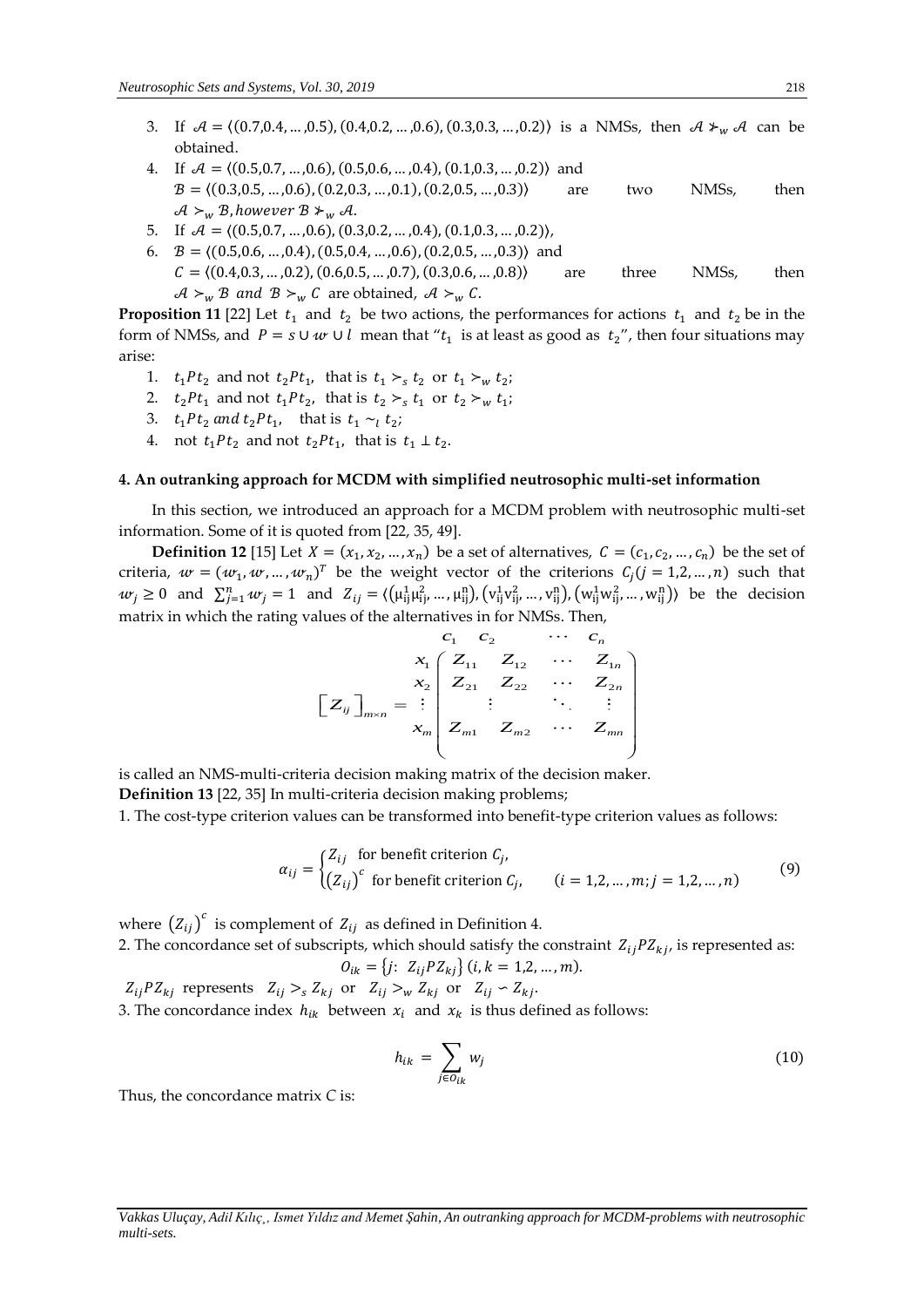$$
H = h_{ik} = \begin{pmatrix} - & h_{12} & \cdots & h_{1n} \\ h_{21} & - & \cdots & h_{2n} \\ \vdots & & \ddots & \vdots \\ h_{n1} & h_{n2} & \cdots & - \end{pmatrix}
$$

In *H*;  $h_{ik}$  ( $i \neq k$ ) denote the degree to which the evaluations of  $x_i$  are at least as good as those of the competitor $x_k$ , and the degree to which  $x_i$  is inferior to  $x_k$  decreases with increasing  $h_{ik}$ . 4. The discordance set of subscripts for criteria is given as;

5. The discordance index 
$$
G(x_i; x_k)
$$
 is represented as:

$$
G_{ik} = \frac{\max_{j \in G_{ik}} \{d(Z_{ij}, Z_{kj})\}}{\max_{j \in J} \{d(Z_{ij}, Z_{kj})\}}
$$
(11)

here  $d(Z_{ij}, Z_{kj})$  denotes the normalized Hamming distance between  $Z_{ij}$  and  $Z_{kj}$  as defined in Definition 5.

Thus, the discordance matrix *D* is:

s:  
\n
$$
g_{ik} = \begin{pmatrix}\n- & g_{12} & \cdots & g_{1n} \\
g_{21} & - & \cdots & g_{2n} \\
\vdots & & \ddots & \vdots \\
g_{n1} & g_{n2} & \cdots & -\n\end{pmatrix}
$$

In *G*;  $g_{ik}$  ( $i \neq k$ ) denote the degree to which the evaluations of  $x_i$  are at least as good as those of the competitor $x_k$ , and the degree to which  $x_i$  is inferior to  $x_k$  decreases with increasing  $g_{ik}$ .

6. To rank all alternatives, the net dominance index of  $x_k$ 

$$
h_{ik} = \sum_{i=1, i \neq k}^{n} h_{ik} - \sum_{i=1, i \neq k}^{n} h_{ki}
$$
 (12)

and the net disadvantage index of  $x_k$  is

$$
g_{ik} = \sum_{i=1, i \neq k}^{n} g_{ik} - \sum_{i=1, i \neq k}^{n} g_{ki}
$$
 (13)

In here,  $h_k$  is the sum of the concordance indices between  $x_k$  and  $x_k$   $(i \neq k)$  minus the sum of the concordance indices between  $x_k$  ( $i \neq k$ ) and  $x_k$ , and reflects the dominance degree of the alternative  $x_k$  among the relevant alternatives. Meanwhile,  $g_k$  reflects the disadvantage degree of the alternative  $x_k$  among the relevant alternatives. Therefore,  $x_k$  obtains a greater dominance over the other alternatives that are being compared as  $h_k$  increases and  $g_k$  decreases.

**Definition 14** [35] The ranking rules of two alternatives are

- i. If  $h_i < h_k$  and  $g_i > g_k$  then  $x_k$  is superior to  $x_i$ , as denoted by  $x_k > x_i$ ;
- ii. If  $h_i = h_k$  and  $g_i = g_k$  then  $x_k$  is indifferent to  $x_i$ , as denoted by  $x_k \sim x_i$ ;
- i. if the relation between  $x_k$  and  $x_i$  does not belong to (i) or (ii);then  $x_k$  and  $x_i$  are incomparable; as denoted by  $x_k \perp x_i$ .

Now, we give an algorithm to develop a new approach as

# *Algorithm:*

 $\mathsf{Step~1}$  Give the decision-making matrix  $\left[\right. Z_{ij}\right]_{m\times n}$ ; for decision;

**Step 2** Compute the weighted normalized matrix as;

$$
\left[\gamma_{ij}\right]_{m \times n} = \alpha_{ij} w_j \qquad i = 1, 2, ..., m; j = 1, 2, ..., n.
$$

*Vakkas Uluçay, Adil Kılıç¸, Ismet Yıldız and Memet Şahin, An outranking approach for MCDM-problems with neutrosophic multi-sets.*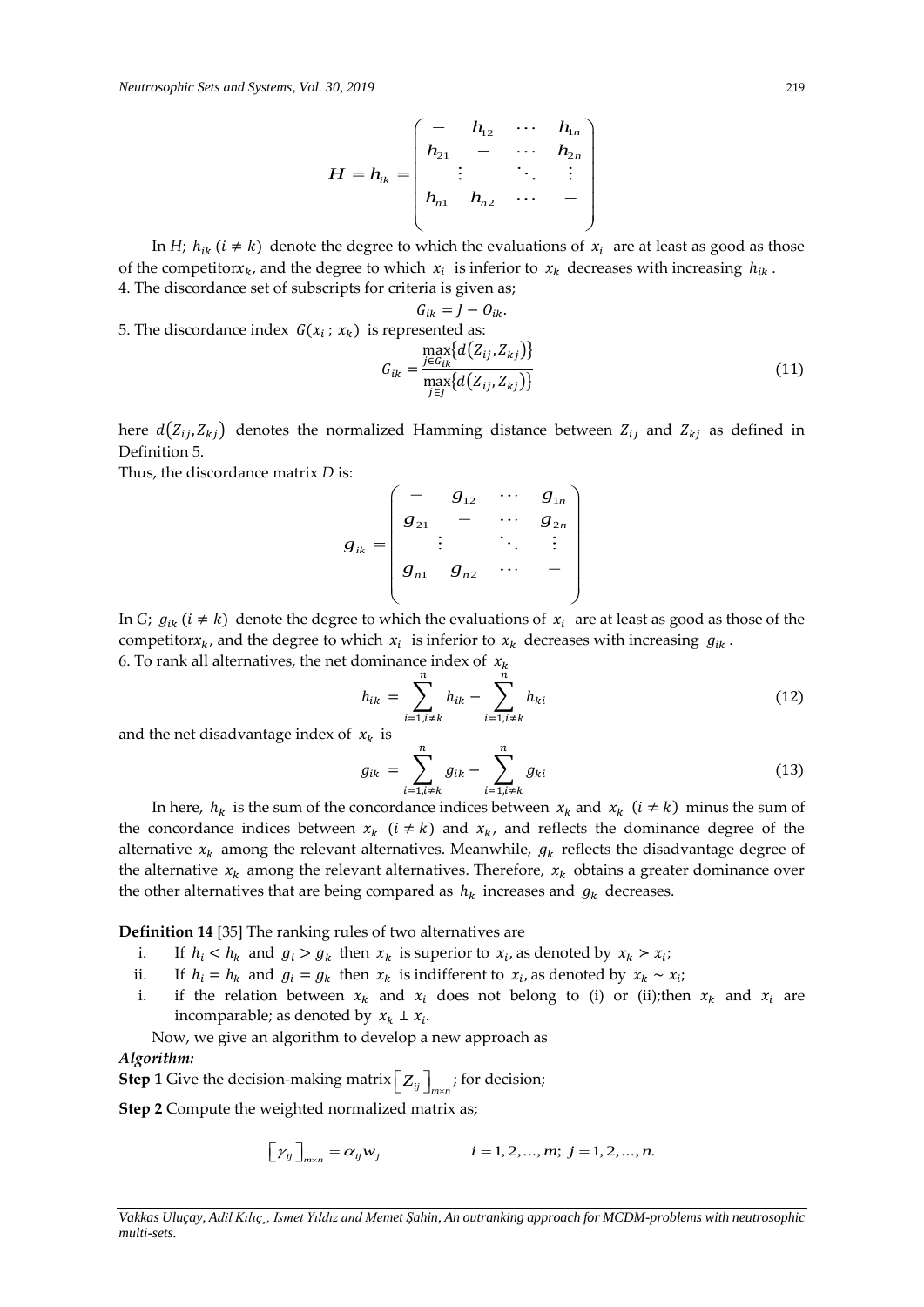where  $w_j$  is the weight of the *j* th criterion with  $\sum_{j=1}^n w_j = 1$ .

**Step 3** Find the concordance set of subscripts;

**Step 4** Find the discordance set of subscripts;

**Step 5** Compute the concordance matrix  $H = (h_{ik})_{n \times n}$ 

**Step 6** Compute the discordance matrix  $G = (g_{ik})_{n \times n}$ 

**Step 7.** Compute the net dominance index of each alternative  $h_i$  (i=1,2,3,...,m)

**Step 8**. Compute the net disadvantage index of each alternative  $g_i$  (i=1,2,...,m)

**Step 9***.* Rank all alternatives and select the best alternative.

#### **5 Illustrative examples**

In this section, we introduced an example for a MCDM problem with neutrosophic refined information. Some of it is quoted from [22, 35, 49].

**Example 15** Assume that  $X = (x_1, x_2, x_3, x_4)$  be a set of alternatives and  $C = (c_1, c_2, c_3, c_4)$  be the set of criterions,  $w = (0.1, 0.3, 0.2, 0.4)^T$  be the weight vector of the criterions  $C_j$   $(j = 1, 2, ..., n)$ . The four alternatives are to be evaluated under the above four criteria in the form of NMSs. Then,

 $\mathsf{Step~1.}$  The decision matrix  $\left[\mathcal{Z}_{ij}\right]_{m\times n}$  is given as;

( 〈(0: 1; 0: 2; 0: 5; 0: 6); (0: 1; 0: 3; 0: 5; 0: 2); (0: 1; 0: 5; 0: 7; 0: 9)〉  $\sqrt{(0:1; 0:2; 0:4; 0:5)}$ ;  $(0:6; 0:3; 0:5; 0:2)$ ;  $(0:2; 0:4; 0:5; 0:6)$  $((0: 3; 0: 4; 0: 6; 0: 7); (0: 2; 0: 5; 0: 1; 0: 8); (0: 3; 0: 4; 0: 6; 0: 8))$ 〈(0: 2; 0: 3; 0: 4; 0: 5); (0: 3; 0: 2; 0: 4; 0: 6); (0: 2; 0: 3; 0: 5; 0: 7)〉

 $\langle (0:3; 0:5; 0:7; 0:8); (0:4; 0:3; 0:6; 0:2); (0:1; 0:3; 0:5; 0:2) \rangle$  $\langle (0: 2; 0: 3; 0: 4; 0: 5); (0: 1; 0: 4; 0: 3; 0: 6); (0: 2; 0: 3; 0: 4; 0: 5) \rangle$  $\langle (0:1; 0:2; 0:6; 0:7); (0:3; 0:2; 0:5; 0:4); (0:1; 0:2; 0:5; 0:6) \rangle$  $(0: 3; 0: 4; 0: 6; 0: 8); (0: 2; 0: 1; 0: 3; 0: 6); (0: 4; 0: 3; 0: 2; 0: 5)$ 

 $(0: 2; 0: 4; 0: 5; 0: 6); (0: 3; 0: 5; 0: 2; 0: 6); (0: 1; 0: 2; 0: 5; 0: 6)$  $(0: 4; 0: 5; 0: 7; 0: 8); (0: 1; 0: 6; 0: 2; 0: 3); (0: 1; 0: 4; 0: 3; 0: 6)$  $(0: 3; 0: 6; 0: 8; 0: 9);$   $(0: 2; 0: 4; 0: 1; 0: 5);$   $(0: 2; 0: 1; 0: 3; 0: 6)$  $(0:1; 0:2; 0:4; 0:6); (0:1; 0:3; 0:7; 0:4); (0:3; 0:4; 0:6; 0:7)$ 

 $(0:1; 0:2; 0:4; 0:5);$   $(0:2; 0:3; 0:5; 0:4);$   $(0:1; 0:3; 0:7; 0:4)$  $(0: 3; 0: 4; 0: 5; 0: 6); (0: 3; 0: 1; 0: 2; 0: 5); (0: 3; 0: 6; 0: 8; 0: 9)$  $\langle (0:1; 0:3; 0:4; 0:5); (0:1; 0:4; 0:6; 0:7); (0:1; 0:2; 0:6; 0:7) \rangle$  $(0: 2; 0: 4; 0: 5; 0: 7); (0: 2; 0: 3; 0: 5; 0: 6); (0: 3; 0: 2; 0: 4; 0: 6)$  $\overline{\phantom{a}}$ 

**Step 2.** The weighted normalized matrix  $\left[\gamma_{ij}\right]_{m\times n}$  is computed as;

( (0: 7943; 0: 8513; 0: 9124; 0: 9330); (0: 0875; 0: 0350; 0: 0669; 0: 0220); (0: 0220; 0: 0104; 0: 0669; 0: 0875) (0: 6968; 0: 7596; 0: 8579; 0: 8985); (0: 0647; 0: 1877; 0: 0311; 0: 3829); (0: 1014; 0: 1420; 0: 2403; 0: 3829) (0: 6309; 0: 7247; 0: 8705; 0: 9028); (0: 2080; 0: 0688; 0: 1294; 0: 0436); (0: 2080; 0: 1294; 0: 2140; 0: 3690) (0: 5253; 0: 6178; 0: 6931; 0: 7578); (0: 1329; 0: 0853; 0: 1848; 0: 3068); (0: 0853; 0: 1329; 0: 2421; 0: 3822)

(0: 8865; 0: 9330; 0: 9649; 0: 9779); (0: 0498; 0: 0350; 0: 0875; 0: 0620); (0: 0104; 0: 0350; 0: 0669; 0: 0220) (0: 6170; 0: 6968; 0: 7596; 0: 8122); (0: 0311; 0: 1420; 0: 1014; 0: 2403); (0: 0647; 0: 1014; 0: 1420; 0: 1877) (0: 6309; 0: 7247; 0: 9028; 0: 9311); (0: 0188; 0: 0436; 0: 1294; 0: 0971); (0: 0208; 0: 0436; 0: 1294; 0: 1674) (0: 6178; 0: 6931; 0: 8151; 0: 9146); (0: 0853; 0: 0412; 0: 1329; 0: 3068); (0: 1848; 0: 1329; 0: 0853; 0: 2421)

(0: 8513; 0: 9124; 0: 9330; 0: 9502); (0: 0350; 0: 0669; 0: 0720; 0: 0875); (0: 0104; 0: 0220; 0: 0669; 0: 0875) (0: 7596; 0: 8122; 0: 8985; 0: 9352); (0: 0311; 0: 0203; 0: 0647; 0: 1014); (0: 0311; 0: 1420; 0: 1014; 0: 2403) (0: 7860; 0: 9028; 0: 9563; 0: 9791); (0: 0436; 0: 0971; 0: 0208; 0: 1294); (0: 0436; 0: 0208; 0: 0688; 0: 1674) (0: 3981; 0: 5253; 0: 6931; 0: 8151); (0: 0412; 0: 1329; 0: 3822; 0: 1848); (0: 0412; 0: 1329; 0: 3822; 0: 6018)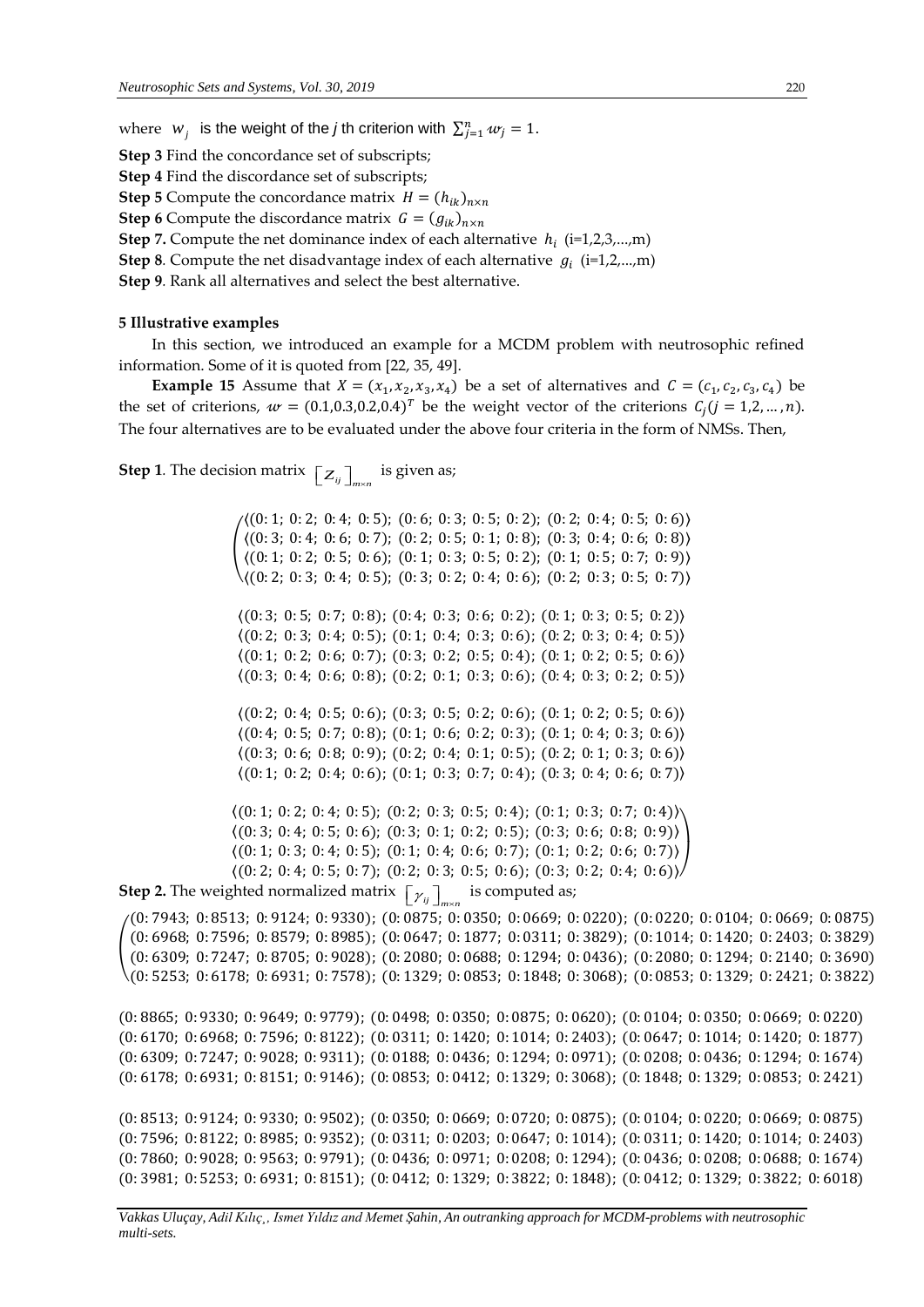(0: 7943; 0: 8513; 0: 9124; 0: 9330); (0: 0220; 0: 0350; 0: 0669; 0: 0498); (0: 0104; 0: 0350; 0: 1134; 0: 0498) (0: 6968; 0: 7596; 0: 8122; 0: 8579); (0: 1014; 0: 0311; 0: 0647; 0: 1877); (0: 1014; 0: 2403; 0: 2403; 0: 4988) (0: 6309; 0: 7860; 0: 8325; 0: 8705); (0: 0228; 0: 0971; 0: 1674; 0: 2140); (0: 0208; 0: 0436; 0: 1674; 0: 2140) (0: 5253; 0: 6931; 0: 7578; 0: 8670); (0: 1853; 0: 1329; 0: 2421; 0: 3068); (0: 0329; 0: 0853; 0: 1848; 0: 3068) )

**Step 3.** The concordance set is found as;

$$
O_{12} = \{ \begin{array}{c} \} i O_{21} = \{4\}; O_{31} = \{ \begin{array}{c} \} ; O_{41} = \{ \end{array} \}; O_{13} = \{1, 2\}; O_{23} = \{ \begin{array}{c} \} ; \\ O_{32} = \{ \end{array} \}; O_{42} = \{ \begin{array}{c} \} ; O_{14} = \{4\}; O_{24} = \{1, 3\}; O_{34} = \{1, 2\}; O_{43} = \{ \end{array} \}.
$$

**Step 4.** The discordance set is found as;

 $G_{12} = \{1, 2, 3, 4\}$ ;  $G_{21} = \{1, 2, 3\}$ ;  $G_{31} = \{1, 2, 3, 4\}$ ;  $G_{41} = \{1, 2, 3, 4\}$ ;  $O_{13} = \{1, 2\}$ ;  $G_{23} = \{1, 2, 3, 4\}$ ; *G*<sub>12</sub> = {*f f*  $G_{21}$  = {**f** *f*  $G_{31}$  = {*f f*  $G_{41}$  = {*f*, *G*<sub>14</sub> = {*f*, *G*<sub>24</sub> = {1, 2}; *O*<sub>34</sub> = {{1, 2}; *O*<sub>43</sub> = {}.<br> **p** 4. The discordance set is found as;<br>  $F_{12}$  = {1, 2, 3, 4};  $G_{21}$  = {1, 2

where  $\, \big\{\,\, \big\}$  denotes "empty".

**Step 5.** The concordance is computed as;

$$
H = \begin{pmatrix} - & 0 & 0.4 & 0.4 \\ 0.4 & - & 0.4 & 0.3 \\ 0 & 0 & - & 0.4 \\ 0 & 0 & 0 & - \end{pmatrix}
$$

**Step 6.** The discordance matrix is computed as;

$$
G = \begin{pmatrix} - & 1 & 0.6612 & 1 \\ 0.9958 & - & 1 & 0.5778 \\ 1 & 1 & - & 1 \\ 1 & 1 & 1 & - \end{pmatrix}
$$

**Step 7.** The net dominance index of each alternative  $h_i$  (i=1,2,3,4) is computed as;

$$
h_1 = 0.4, h_2 = 1.1, h_3 = -0.4
$$
 and  $h_4 = -1.1, \Rightarrow h_4 < h_3 < h_1 < h_2$ ;

**Step 8**. The net disadvantage index of each alternative  $g_i$  (i=1,2,3,4) is computed as;

 $g_1 = -0.3346, g_2 = -0.428, g_3 = 0.3388$  and  $g_4 = 0.4242, \Rightarrow g_4 > g_3 > g_1 > g_2$ .

Step 9. The final ranking is and the best alte  $x_2 > x_1 > x_3 > x_4$  rnative is  $x_2$ .

#### **6. Conclusions**

This paper developed a multi-criteria decision making method for neutrosophic multi-sets based on these given the outranking relations. In further research, we will develop different methods and compare the different methods on neutrosophic multi-sets. The contribution of this study is that the proposed approach is simple and convenient with regard to computing, and effective in decreasing the loss of evaluative information. More effective decision methods of this proposes a new outranking approach will be investigated in the near future and applied these concepts to engineering, game theory, multi-agent systems, decision-making and so on.

**Funding:** This research received no external funding

**Conflicts of Interest:** The authors declare no conflict of interest.

#### **References**

- 1. Atanassov, K. Intuitionistic fuzzy sets. Fuzzy Sets and Systems,**1986,** 20 87–96.
- 2. Abdel-Basset, M., Mohamed, R., Zaied, A. E. N. H., Smarandache, F. (2019). A Hybrid Plithogenic Decision-Making Approach with Quality Function Deployment for Selecting Supply Chain Sustainability Metrics. Symmetry, **2019**, 11(7), 903.
- 3. Abdel-Basset, M., Nabeeh, N. A., El-Ghareeb, H. A., Aboelfetouh, A. Utilising neutrosophic theory to solve transition difficulties of IoT-based enterprises. Enterprise Information Systems, **2019**, 1-21.

*Vakkas Uluçay, Adil Kılıç¸, Ismet Yıldız and Memet Şahin, An outranking approach for MCDM-problems with neutrosophic multi-sets.*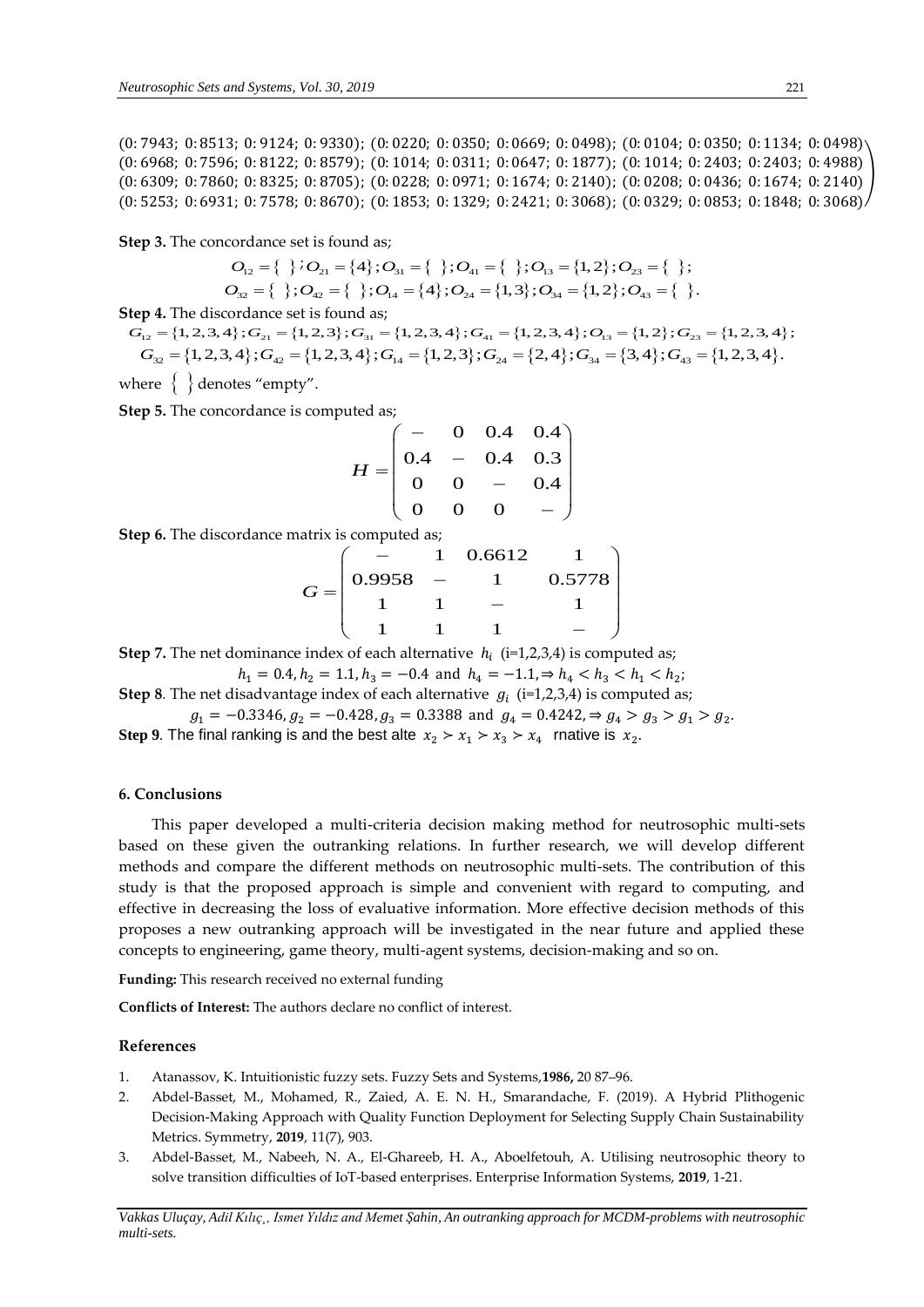- 4. Nabeeh, N. A., Abdel-Basset, M., El-Ghareeb, H. A., Aboelfetouh, A. Neutrosophic multi-criteria decision making approach for iot-based enterprises. IEEE Access, **2019,** 7, 59559-59574.
- 5. Abdel-Baset, M., Chang, V., Gamal, A. Evaluation of the green supply chain management practices: A novel neutrosophic approach. Computers in Industry, **2019,** 108, 210-220.
- 6. Abdel-Basset, M., Saleh, M., Gamal, A., Smarandache, F. An approach of TOPSIS technique for developing supplier selection with group decision making under type-2 neutrosophic number. Applied Soft Computing, **2019**,77, 438-452.
- 7. Abdel-Baset, M., Chang, V., Gamal, A., Smarandache, F. An integrated neutrosophic ANP and VIKOR method for achieving sustainable supplier selection: A case study in importing field. Computers in Industry, **2019,** 106, 94-110.
- 8. Abdel-Basset, M., Manogaran, G., Gamal, A., Smarandache, F. A group decision making framework based on neutrosophic TOPSIS approach for smart medical device selection. Journal of medical systems, **2019,** 43(2), 38
- 9. Athar, K. A neutrosophic multi-criteria decision making method. New Mathematics and Natural Computation, **2014,** 10(02), 143–162.
- 10. S. Broumi and F. Smarandache, (2013). Several similarity measures of neutrosophic sets, Neutro- sophic Sets and Systems , **2013**,1(1) 54–62.
- 11. Chen, N., Xu, Z. Hesitant fuzzy ELECTRE II approach: a new way to handle multi-criteria decision making problems. Information Sciences, **2015,** 292, 175–197.
- 12. Deli, I., Broumi, S., Ali, M. Neutrosophic Soft Multi-Set Theory and Its Decision Making. Neutrosophic Sets and Systems, **2014**,5, 65–76.
- 13. Deli, I. Refined Neutrosophic Sets and Refined Neutrosophic Soft Sets: Theory and Applications. Handbook of Research on Generalized and Hybrid Set Structures and Applications for Soft Computing, **2016**, 321–343.
- 14. Deli, I., Broumi S. Neutrosophic Soft Matrices and NSM-decision Making. Journal of Intelligent and Fuzzy Systems, **2015,** 28: 2233-2241.
- 15. Deli,I., S. Broumi, F. Smarandache, On neutrosophic refined sets and their applications in medical diagnosis, Journal of New Theory, **2015,** 6, 88–98.
- 16. Devi,K., S.P. Yadav, A multicriteria intuitionistic fuzzy group decision making for plant location selection with ELECTRE method, Int. J. Adv. Manuf. Technol. **2013,** 66 (912), 1219-1229.
- 17. Figueira,J.R., S. Greco, B. Roy, R. Slowinski, ELECTRE methods: main features and recent developments, Handbook of Multicriteria Analysis, vol. 103, Springer-Verlag, Berlin/Heidelberg, **2010**, pp. 51-89.
- 18. Hashemi, S. S., Hajiagha, S. H. R., Zavadskas, E. K., Mahdiraji, H. A. Multicriteria group decision making with ELECTRE III method based on interval-valued intuitionistic fuzzy information. Applied Mathematical Modelling, **2016**, 40(2), 1554–1564.
- 19. Karaaslan, F. Correlation Coefficient between Possibility Neutrosophic Soft Sets. Math. Sci. Lett. **2016**, 5/1, 71–74.
- 20. Karaaslan, F. Correlation coefficients of single-valued neutrosophic refined soft sets and their applications in clustering analysis. Neural Computing and Applications, **2016,** 1-13.
- 21. Mondal, K., Pramanik, S. Neutrosophic tangent similarity measure and its application to multiple attribute decision making. Neutrosophic Sets and Systems, **2015**, 9, 85-92.
- 22. Peng, J. J.,Wang, J. Q., Zhang, H. Y., Chen, X. H. An outranking approach for multi-criteria decision-making problems with simplified neutrosophic sets. Applied Soft Computing, **2014,** 25, 336-346.
- 23. Peng, J. J.,Wang, J. Q.,Wang, J., Yang, L. J., Chen, X. H. An extension of ELECTRE to multi-criteria decision-making problems with multi-hesitant fuzzy sets. Information Sciences, **2015**, 307, 113–126.
- 24. Peng, J. J., Wang, J. Q., Wu, X. H. An extension of the ELECTRE approach with multi-valued neutrosophic information. Neural Computing and Applications, **2016,** 1-12.
- 25. Pramanik, S., Biswas, P., Giri, B. C. Hybrid vector similarity measures and their applications to multi-attribute decision making under neutrosophic environment. Neural computing and Applications, **2015,** 1-14.
- 26. Pramanik, S., Mondal, K. Cosine similarity measure of rough neutrosophic sets and its application in medical diagnosis. Global Journal of Advanced Research, **2015**, 2(1), 212-220.
- 27. Roy, B. The outranking approach and the foundations of ELECTRE methods. Theory and decision, , **1991**, 31(1), 49–73.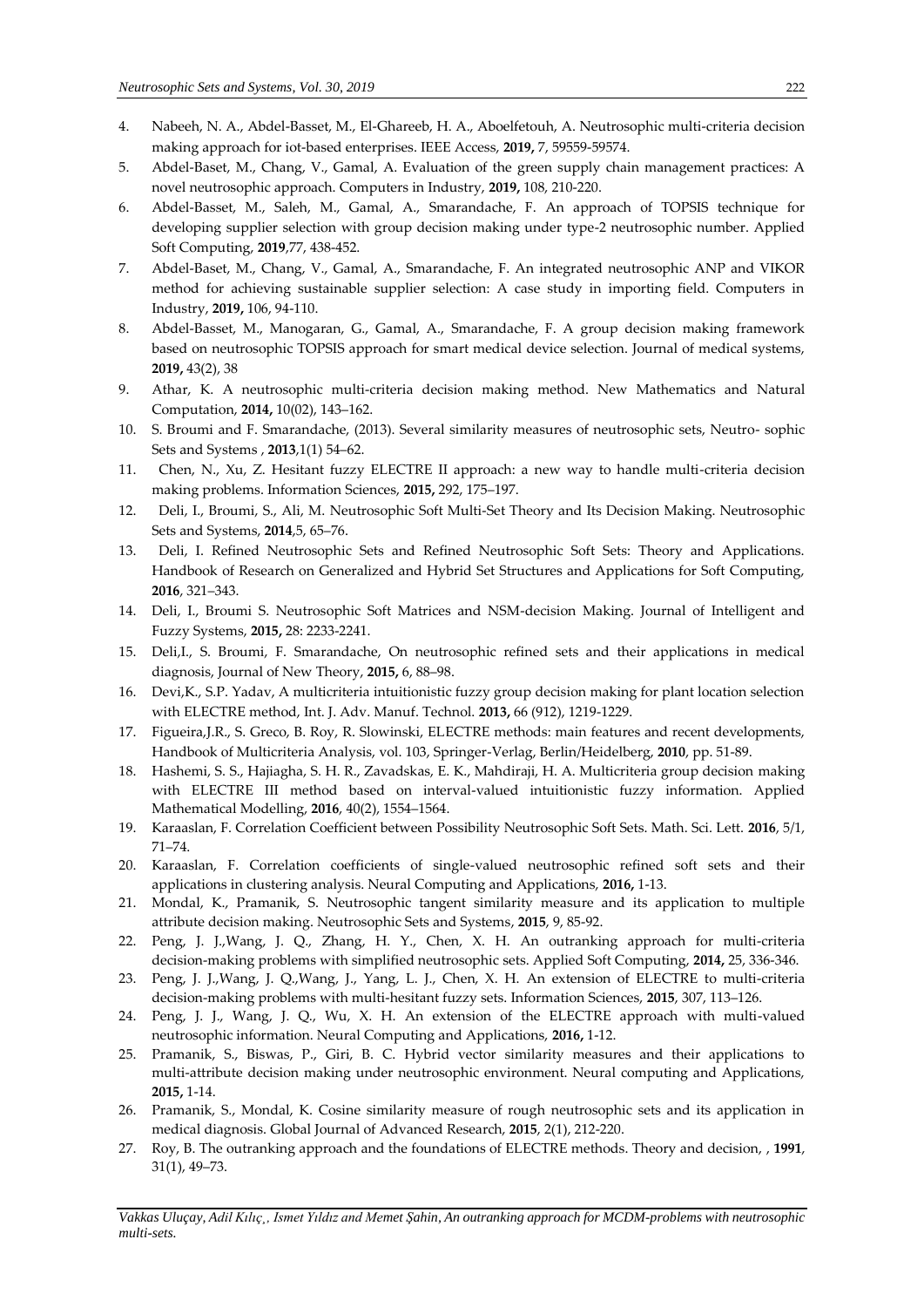- 28. Smarandache F. A Unifying Field in Logics Neutrosophy: Neutrosophic Probability, Set and Logic. Rehoboth: American Research Press. **1998.**
- 29. Smarandache, F. n-Valued Refined Neutrosophic Logic and Its Applications in Physics, Progress in Physics, **2013,** 4; 143– 146.
- 30. Smarandache F. Neutrosophic set, a generalisation of the intuitionistic fuzzy sets. Int J Pure Appl Math , **2005,** 24:287-297.
- 31. Shen, F., Xu, J., Xu, Z. An outranking sorting method for multi-criteria group decision making using intuitionistic fuzzy sets. Information Sciences, **2016,** 334, 338–353.
- 32. Sahin,M., I. Deli, V. Ulucay, Jaccard Vector Similarity Measure of Bipolar Neutrosophic Set Based on Multi-Criteria Decision Making, International Conference on Natural Science and Engineering, **2016,** (ICNASE'16), March 19–20, Kilis.
- 33. Wang H, Smarandache FY, Q. Zhang Q, Sunderraman R (2010). Single valued neutrosophic sets. Multispace and Multistructure **2010,** 4:410–413.
- 34. Wang, J.Q., J.T. Wu, J. Wang, H.Y. Zhang, X.H. Chen, Interval-valued hesitant fuzzy linguistic sets and their applications in multi-criteria decision-making problemsOriginal, Information Sciences, **2014,** 288/20 , 55–72.
- 35. Wang, J., Wang, J. Q., Zhang, H. Y., Chen, X. H. Multi-criteria decision-making based on hesitant fuzzy linguisticterm sets: an outranking approach. Knowledge-Based Systems, **2015**, 86, 224–236.
- 36. M.C. Wu, T.Y. Chen, The ELECTRE multicriteria analysis approach based on Atanassovs intuitionistic fuzzy sets, Expert Syst. Appl. **2011,** 38 (10) , 12318-12327.
- 37. , J., Shen, F. A new outranking choice method for group decision making under Atanassovs interval-valued intuitionistic fuzzy environment. Knowledge-Based Systems, **2014,** 70, 177–188.
- 38. Ulucay, V., Deli, I., and Sahin, M. Similarity measures of bipolar neutrosophic sets and their application to multiple criteria decision making. Neural Computing and Applications, **2018,** 29(3), 739-748.
- 39. Ulucay, V., Deli, I., and Sahin, M. Intuitionistic trapezoidal fuzzy multi-numbers and its application to multi-criteria decision-making problems. Complex and Intelligent Systems, **2019,** 1-14.
- 40. Ulucay, V., Deli, I., and Sahin, M. Trapezoidal fuzzy multi-number and its application to multi-criteria decisionmaking problems. Neural Computing and Applications, **2018,** 30(5), 1469-1478.
- 41. Sahin, M., Olgun, N., Ulucay, V., Kargn, A., and Smarandache, F. A new similarity measure based on falsity value between single valued neutrosophic sets based on the centroid points of transformed single valued neutrosophic numbers with applications to pattern recognition. **2017,** Infinite Study.
- 42. Ulucay, V., Sahin, M., Olgun, N., and Kilicman, A. (2017). On neutrosophic soft lattices. Afrika Matematika, **2017,** 28(3-4), 379-388.
- 43. Ulucay, V., Kilic, A., Sahin, M., Deniz, H. A New Hybrid Distance-Based Similarity Measure for Refined Neutrosophic sets and its Application in Medical Diagnosis. MATEMATIKA: Malaysian Journal of Industrial and Applied Mathematics, **2019,** 35(1), 83-94.
- 44. Bakbak,D., Ulucay, V. Chapter Eight Multiple Criteria Decision Making in Architecture Based on Q-Neutrosophic Soft Expert Multiset. NEUTROSOPHIC TRIPLET STRUCTURES, **2019,** 90.
- 45. Bakbak, D., Ulucay, V., Sahin, M. Neutrosophic soft expert multiset and their application to multiple criteria decision making. Mathematics, **2019,** 7(1), 50.
- 46. Ulucay, V., Sahin, M. Neutrosophic Multigroups and Applications. MATHEMATICS, **2019,** 7(1).
- 47. Ulucay, V., Kilic, A., Yildiz, I., Sahin, M. A new approach for multi-attribute decision-making problems in bipolar neutrosophic sets. Neutrosophic Sets Syst, **2018,** 23(1), 142-159.
- 48. Yang,W. E., Wang, J. Q., Wang, X. F. An outranking method for multi-criteria decision making with duplex linguistic information. Fuzzy Sets and Systems, **2012,** 198, 20–33.
- 49. Ye,J. A multicriteria decision-making method using aggregation operators for simplified neutrosophic sets, J. Intell.Fuzzy Syst. **2014,** 26 (5) 24592466.
- 50. Ye, J. Vector similarity measures of simplified neutrosophic sets and their application in multicriteria decision making. International Journal of Fuzzy Systems, **2014,**16(2), 204–215.
- 51. Ye J. Improved correlation coefficients of single valued neutrosophic sets and interval neutrosophic sets for multiple attribute decision making. J Intell Fuzzy Syst **2014,** 27:2453–2462.
- 52. Ye, J., Zhang, Q. S. Single valued neutrosophic similarity measures for multiple attribute decision making. Neutrosophic Sets and Systems, **2014,** 2, 48–54.
- 53. Ye,S., and J. Ye, Dice Similarity Measure between Single Valued Neutrosophic Multisets anf Its Application in Medical Diagnosis, Neutrosophic Sets and Systems, **2014,** 6, 49–54.